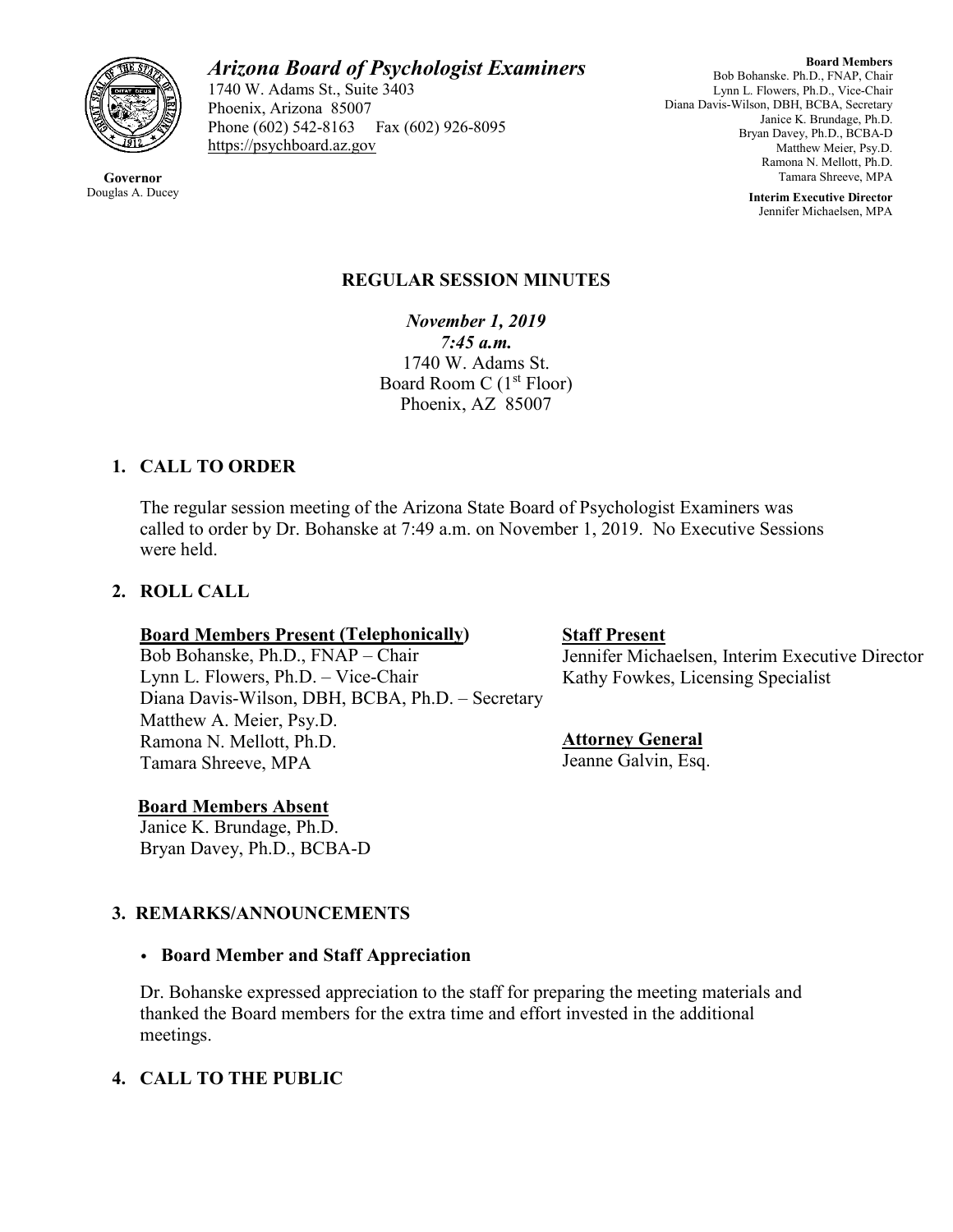No one requested to speak.

### **5. COUNSEL UPDATE**

Ms. Galvin reminded the members that, during its October 23, 2019 meeting, the Board considered the complaint allegations against Dr. Rachele "Barrie" Wagner, determined that she was not safe to currently practice, and summarily suspended her license. Notice of such was promptly sent to Dr. Wagner, which included notification that the matter scheduled for a formal hearing on December 2, 2019 before the Office of Administrative Hearings. Ms. Galvin noted that counsel and staff efforts to contact Dr. Wagner have been unsuccessful.

### **6. CONSENT AGENDA - DISCUSSION, CONSIDERATION, AND POSSIBLE ACTION**

#### **A. APPROVAL OF MINUTES**

- October 4, 2019 Regular Session
- October 4, 2019 Executive Session (11:12 a.m. 11:23 a.m.)
- October 4, 2019 Executive Session (1:37 p.m. 1:46 p.m.)
- October 23, 2019 Regular Session
- October 23, 2019 Executive Session (11:04 a.m. 1:10 p.m.)
- October 23, 2019 Executive Session  $(1:15 \text{ p.m.} 1:22 \text{ p.m.})$

### **B. DISCUSSION/DECISION REGARDING PSYCHOLOGY APPLICATIONS**

- **1) Requesting Approval to Sit for Examination (EPPP) & Licensure**
	- **a)** Amanda Danielle Bono, Ph.D.
	- **b)** Cynthia Turner, Psy.D.
	- **c)** Jennifer R. Fowler, Psy.D.
	- **d)** Laura Kerry-Henkel, Ph.D.
	- **e)** Marilyn Wiley, Ph.D.
	- **f)** Nicole Burr, Psy.D*.*
	- **g)** Rosalba Mada, Ph.D.
	- **h)** Sarah Norbeck, Psy.D.

### **2) Requesting Approval for Licensure by Waiver**

- **a)** Aaron T. Barnes, Psy.D.
- **b)** Elsa Baena, Ph.D.
- **c)** Gabriella Marissa Santacruz, Psy.D.
- **3) Requesting Approval of Supervised Experience for Licensure a)** Michelle O'Cleireachain, Psy.D.
- **4) Requesting Approval for Temporary License and to Sit for EPPP a)** Zara Raskin, Psy.D.
- **5) Requesting Approval for Licensure by Universal Recognition a)** Aldo Enrique Revilla Rivera, Ph.D.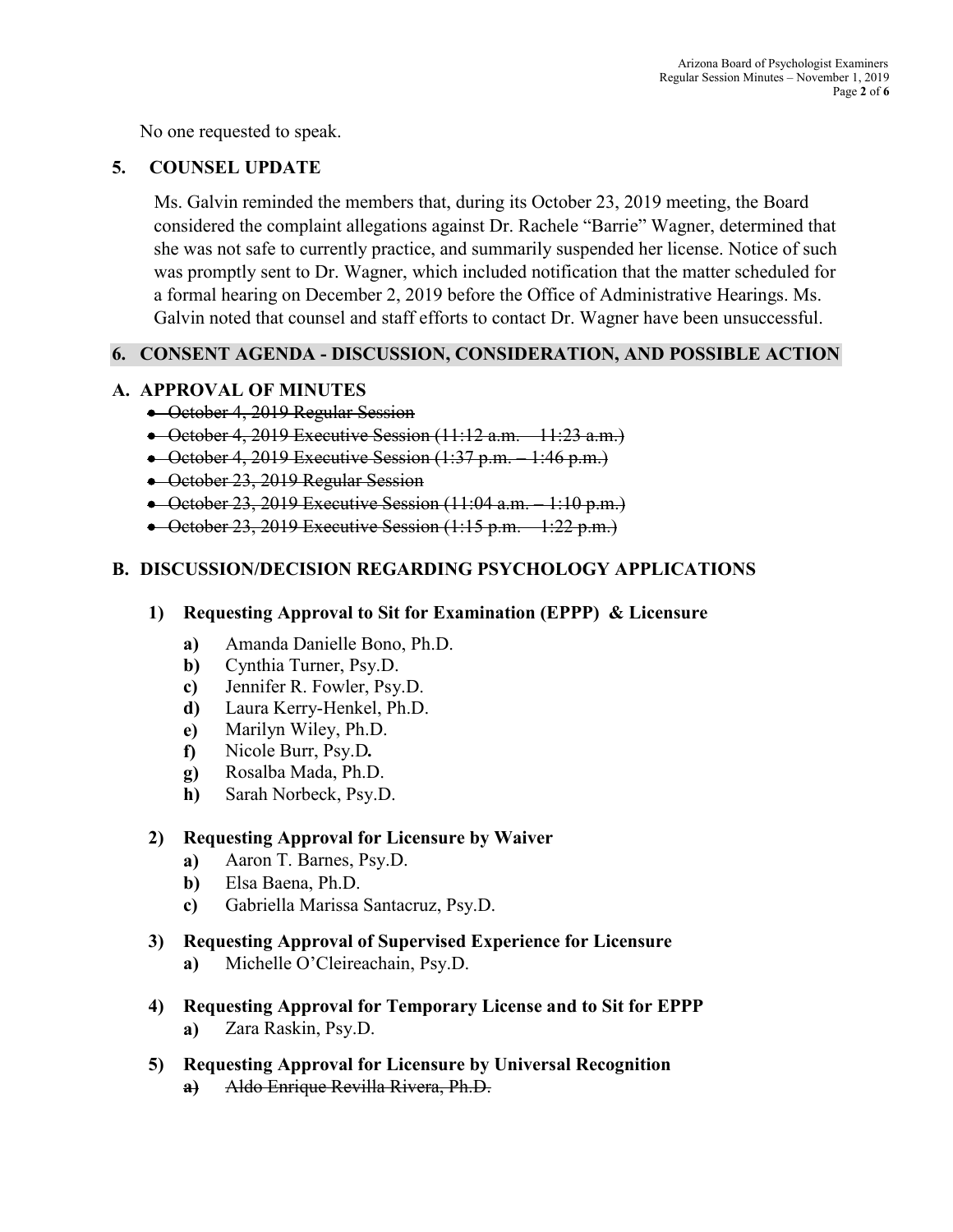- **b)** Carol L. Gandolfo, Psy.D.
- **c)** Jill L. Marchi, Psy.D.
- **d)** Kamila G. Marrero, Psy.D.
- **e)** Richard S. Amada, Ph.D.
- **f)** Yolanda L. Hobbs, Ph.D.
- **g)** Zaida Issel Garcia-Yili, Ph.D.

#### **C. DISCUSSION/DECISION REGARDING BEHAVIOR ANALYST APPLICATIONS**

- **1)** Alicia Gutierrez, M.Ed.
- **2)** Brittany Nicole Barkus, M.S.
- **3)** Brittney Ceballos, M.Ed.
- **4)** Jessica Nicole (Boggs) Vedder, M.A.
- **5)** Katelyn Paige Brown, M.Ed.
- **6)** Landy Barwick, M.Ed.
- **7)** LaQuisha S. Moore, M.Ed.
- **8)** Leticia Lomeli, M.S.
- **9)** Lysbeth Puente, M.Ed.
- **10)** Morgan B. Davis, M.S.
- **11)** Remington N. Miller, M.Ed.
- **12)** Stephanie Bakazan, M.S.
- **13)** Talia L. Davis, M.S.
- **14)** Todd Hooe, Ph.D.
- **D. DISCUSSION, CONSIDERATION AND POSSIBLE ACTION REGARDING CONTINUING EDUCATION AUDIT SUBMISSIONS FORWARDED FOR APPROVAL BY THE COMMITTEE ON BEHAVIOR ANALYSTS AT ITS OCTOBER 28, 2019 MEETING**
	- **1)** Daniel Bullara
	- **2)** Robert Craighead
- **E. DISCUSSION, CONSIDERATION AND POSSIBLE ACTION REGARDING REQUEST TO RE-TAKE THE EPPP FROM CAROLYN JULIA BROWN, PSY.D., TEMPORARY LICENSE HOLDER PSY-T-000009**
- **F. DISCUSSION, CONSIDERATION AND POSSIBLE ACTION REGARDING REQUEST TO RE-TAKE THE EPPP FROM DANIELLE M. WESTON, PSY.D., TEMPORARY LICENSE HOLDER PSY-T-000013**
- **G. DISCUSSION, CONSIDERATION AND POSSIBLE ACTION REGARDING REQUEST TO RE-TAKE THE EPPP FROM GENARO HUERTA, PSY.D., TEMPORARY LICENSE HOLDER PSY-T-000007**
- **H. DISCUSSION, CONSIDERATION, AND POSSIBLE ACTION REGARDING REQUEST FOR REACTIVATION OF INACTIVE LICENSE FROM CHARLES BILBREY, PH.D.**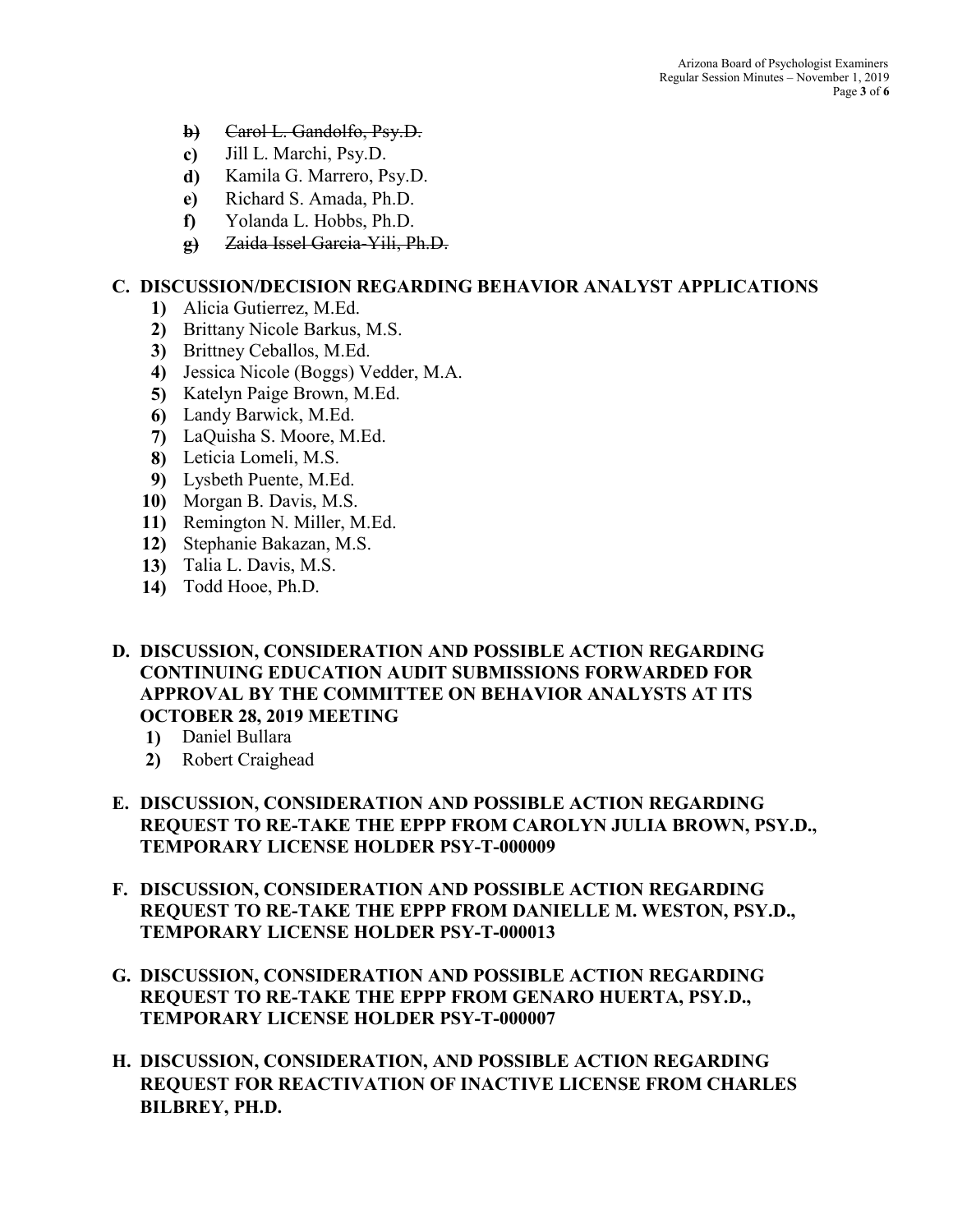Dr. Bohanske asked if any member of the Board would like to remove any item from the Consent Agenda for independent discussion. Dr. Bohanske requested the Universal Recognition applications for Dr. Revilla Rivera and Dr. Carol Gandolfo be removed for independent review and discussion.

After considering recusals, Board member absences and board vacancies, the Board lacked a quorum to approve the October 4, 2019 meeting minutes and the October 23, 2019 meeting minutes. The Board removed all minutes from the consent agenda and the minutes were tabled until a future meeting.

**MOTION:** Dr. Mellott moved to approve the remaining items on the Consent Agenda, seconded by Dr. Flowers. **VOICE VOTE:** The motion carried 6-0.

The Board discussed the Universal Recognition applications, noting in particular the applicants licensed by Puerto Rico may not have not taken and passed the EPPP as the jurisdiction does not require that specific examination for licensure. In discussing the law with counsel, the board acknowledged A.R.S. §32-4302 is intended to provide efficient licensure for applicants who have recently established residency in Arizona. Both Dr. Revilla Rivera and Dr. Gandolfo are established residents in Arizona, not out-of-state applicants as addressed by the Universal Recognition statute. In the case of Dr. Gandolfo, she applied for a license in 2005, but was denied on the basis of not meeting the qualifications for licensure. The Board discussion reflected that these applicants are not new to Arizona and are attempting to obtain licensure when they would not otherwise meet the qualifications; this was not the Legislature's intent. Board discussion noted residents of Arizona are consistently denied licensure because they don't meet the standards of licensure. The Board noted Dr. Revilla Rivera could apply by the standard application, take the EPPP if he has not done so before, and meet all requirements. Ms. Galvin advised an applicant denied licensure may appeal a denial, and the matter would be heard by the Office of Administrative Hearings. Depending on the Board's final adjudication and following a request for rehearing, an applicant would have the right to appeal to Superior Court, the Court of Appeals, and ultimately the Supreme Court of Arizona. The Board noted this is an example of unintended consequences of new legislation. The intent of A.R.S. §32-4302 is not to lower the required standards for those professionals coming to Arizona from out-of-state, and that are different than the established standards Arizona applicants must meet.

**MOTION:** Dr. Bohanske moved to deny Dr. Revilla Rivera's application for licensure as he does not meet the requirement of A.R.S. 32-4203 in that he is not an out-of-state applicant and because he has not passed the EPPP as required of all Arizona residents; an additional issue to include in the notice of denial is that the applicant identified himself as a psychologist on his letter to the Board which is a title violation. The motion included the provision that Dr. Revilla Rivera may withdraw his application. Dr. Mellott seconded the motion.

**DISCUSSION:** Additional discussion reflected that a case could be made that, under A.R.S. §32-4302, these applicants appear to meet the standards under Universal Recognition, but the law isn't clear. The new law presents not only unintended consequences and a blurring of the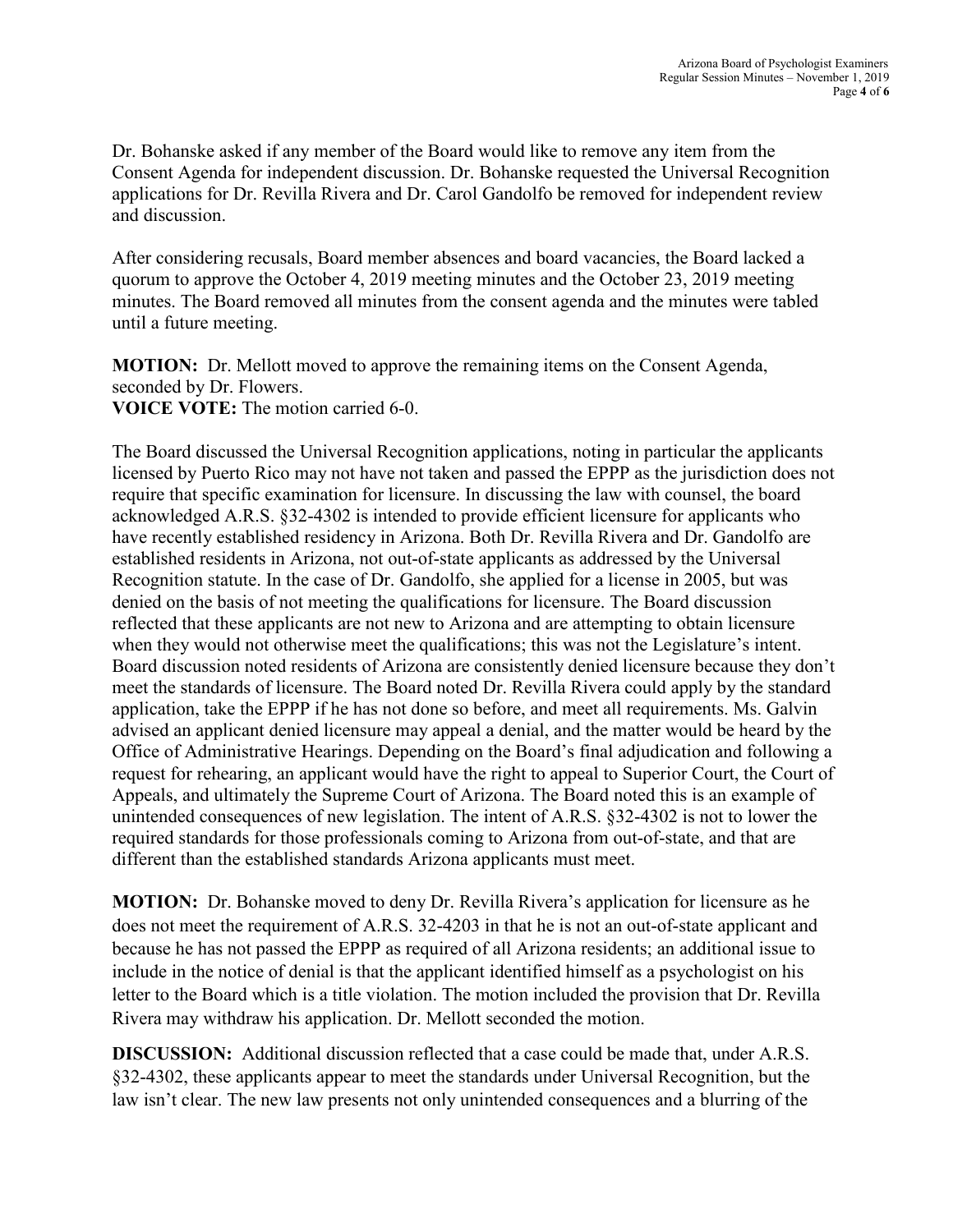standards, but Universal Recognition appears to impose a new set of standards. The members discussed the emerging knowledge concerning Puerto Rico not requiring a passing score on the EPPP for licensure. Ms. Fowkes identified for the Board the 2 pending applicants from Puerto Rico: Dr. Garcia-Yili and Dr. Revilla Rivera.

Dr. Bohanske withdrew his motion and Dr. Mellott withdrew her second. Dr. Bohanske moved to table action on the application of Dr. Revilla Rivera, and to direct staff to request additional information from the applicant specific to whether he has taken and passed the EPPP. The motion included action to deny licensure to Dr. Gandolfo with the basis of denial that as a 12 year resident of Arizona, she does not meet the Universal Recognition requirement of having established residency in Arizona. Dr. Mellott offered a friendly amendment to the motion that a second basis for denial of Dr .Gandolfo's application should be added: Dr. Gandolfo's doctoral degree education program in California was not accredited by an entity recognized by the Board and therefore she does not hold a license in another state at the same practice level as required in Arizona; additionally the applicant is allowed to withdraw her application. Dr. Bohanske accepted the friendly amendment, and Dr. Meier seconded the motion.

**ROLL CALL VOTE:** The motion carried 5-1 with Dr. Flowers voting no.

Dr. Bohanske moved to rescind the vote to approve Dr. Garcia-Yili's application and to table taking action on the application due to the fact that she has not provided evidence of having passed the EPPP, and to direct staff to request additional information from Dr. Garcia-Yili specific to whether she has taken and passed the EPPP. Ms. Shreeve seconded the motion.

**ROLL CALL VOTE:** The motion carried 6-0.

# **8. DISCUSSION, CONSIDERATION, AND POSSIBLE ACTION PERTAINING TO DRAFT OF RULE CHANGES FOR PSYCHOLOGISTS**

Ms. Michaelsen briefed the Board concerning the outcome of the 5-year rules review with the Governor's Regulatory Review Council. She noted that Ms. Jeanne Hann, the rules writer, was present on the line to address any questions. Ms. Michaelsen advised that the exemption to the rule making moratorium was previously submitted to the Governor's office, but staff was subsequently advised that an outline of the proposed changes was not sufficient and that the full proposed rule change text must be submitted. The proposed psychologist rule change text has been drafted by Ms. Hann. Ms. Michaelsen requested the Board's approval to submit the drafted rule changes as drafted to the Governor's office.

**MOTION:** Dr. Flowers moved to accept the proposed rules as drafted. Dr. Mellott seconded. **VOICE VOTE:** The motion carried 6-0.

# **9. STATUS UPDATE REGARDING PROCESS TO FILL THE EXECUTIVE DIRECTOR POSITION**

Ms. Michaelsen reminded the Board that, following the interviews on October 23, 2019 for the executive director position, the Board voted to offer the position to Heidi Herbst Paakkonen, who accepted the offer. Ms. Paakkonen's first day of service will be November 18, 2019. Ms.